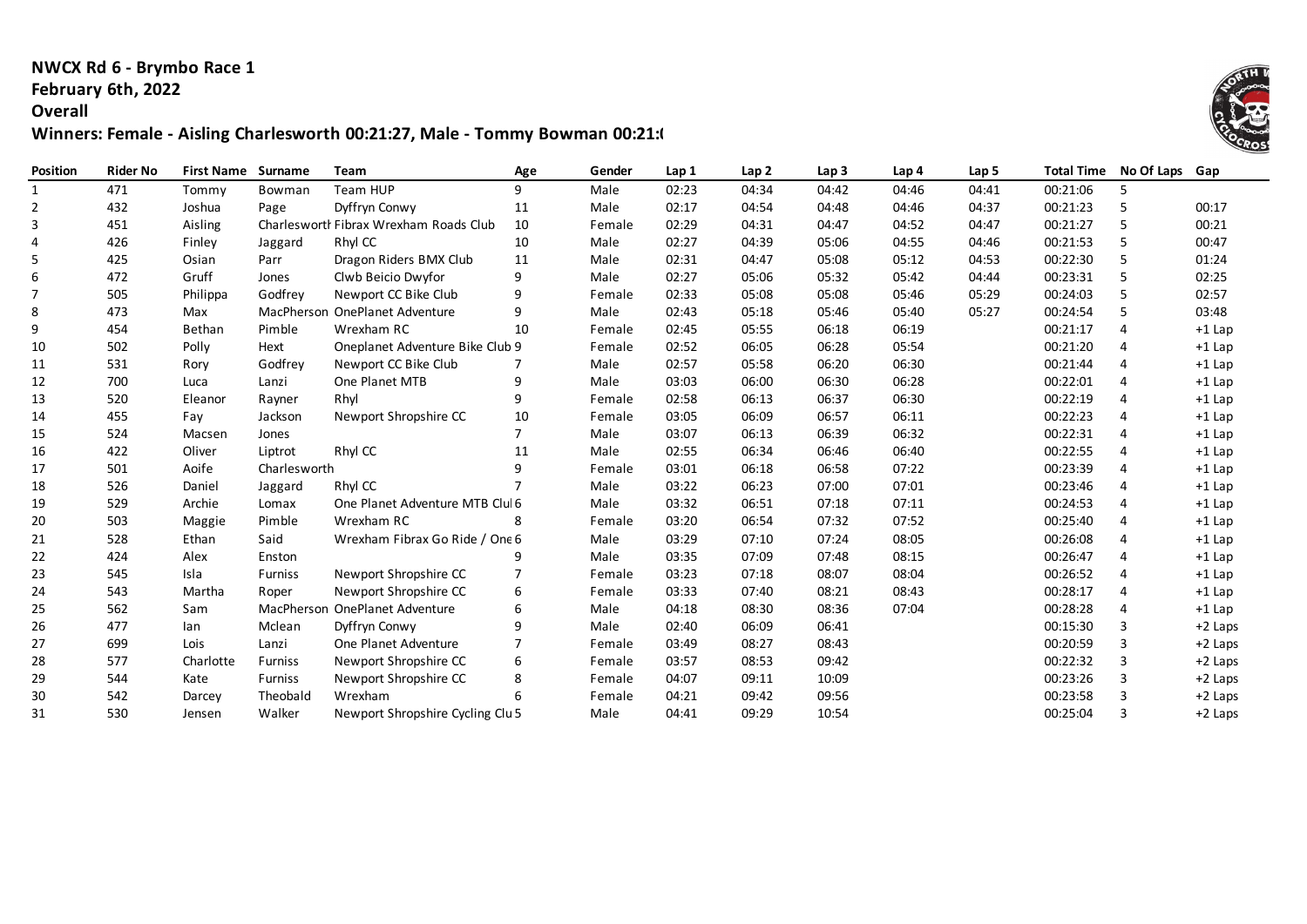## **NWCX Rd 6 - Brymbo Race 1 February 6th, 2022 Under 10's (Female) Winner: Philippa Godfrey 00:24:03**

| <b>Position</b> | <b>Rider No</b> | <b>First Name</b> | Surname             | Team                            | Age | Gender | Lap 1 | Lap 2 | Lap <sub>3</sub> | Lap 4 | Lap 5 | Total Time | No Of Laps Gap |           |
|-----------------|-----------------|-------------------|---------------------|---------------------------------|-----|--------|-------|-------|------------------|-------|-------|------------|----------------|-----------|
|                 | 505             | Philippa          | Godfrev             | Newport CC Bike Club            |     | Female | 02:33 | 05:08 | 05:08            | 05:46 | 05:29 | 00:24:03   |                |           |
|                 | 502             | Polly             | Hext                | Oneplanet Adventure Bike Club 9 |     | Female | 02:52 | 06:05 | 06:28            | 05:54 |       | 00:21:20   |                | +1 Lap    |
|                 | 520             | Eleanor           | Ravner              | Rhvl                            |     | Female | 02:58 | 06:13 | 06:37            | 06:30 |       | 00:22:19   |                | $+1$ Lap  |
|                 | 501             | Aoife             | Charlesworth        |                                 |     | Female | 03:01 | 06:18 | 06:58            | 07:22 |       | 00:23:39   |                | +1 Lap    |
|                 | 503             | Maggie            | Pimble              | Wrexham RC                      |     | Female | 03:20 | 06:54 | 07:32            | 07:52 |       | 00:25:40   |                | +1 Lap    |
|                 | 544             | Kate              | urniss <sup>:</sup> | Newport Shropshire CC           |     | Female | 04:07 | 09:11 | 10:09            |       |       | 00:23:26   |                | $+2$ Laps |

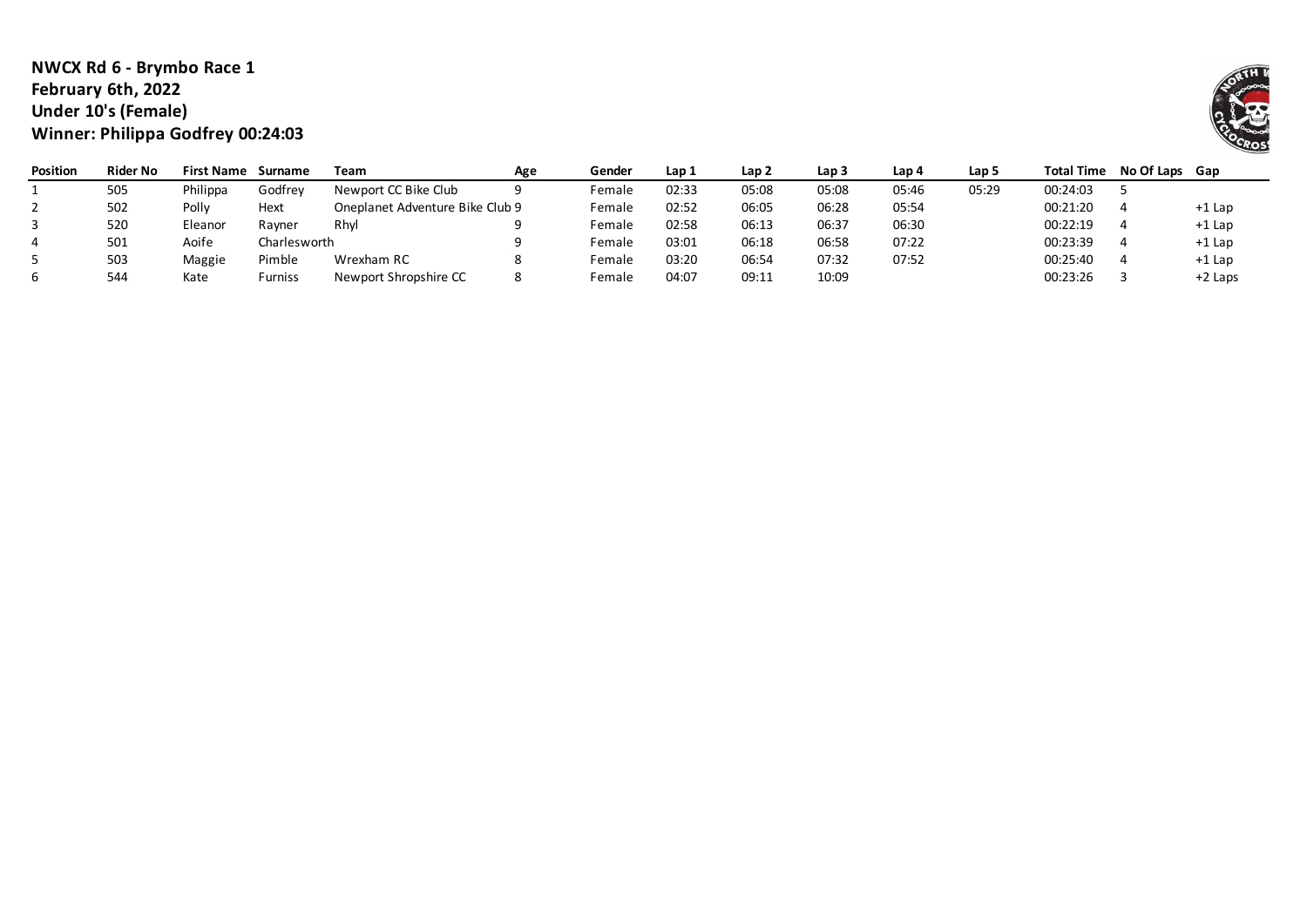#### **NWCX Rd 6 - Brymbo Race 1 February 6th, 2022 Under 10's (Male) Winner: Tommy Bowman 00:21:06**

| Position | <b>Rider No</b> | <b>First Name</b> | Surname | Team                           | Age | Gender | Lap 1 | Lap <sub>2</sub> | Lap <sub>3</sub> | Lap 4 | Lap 5 | <b>Total Time</b> | No Of Laps Gap |           |
|----------|-----------------|-------------------|---------|--------------------------------|-----|--------|-------|------------------|------------------|-------|-------|-------------------|----------------|-----------|
|          | 471             | Tommv             | Bowman  | Team HUP                       |     | Male   | 02:23 | 04:34            | 04:42            | 04:46 | 04:41 | 00:21:06          |                |           |
|          | 472             | Gruff             | Jones   | Clwb Beicio Dwyfor             |     | Male   | 02:27 | 05:06            | 05:32            | 05:42 | 04:44 | 00:23:31          |                | 02:25     |
|          | 473             | Max               |         | MacPherson OnePlanet Adventure |     | Male   | 02:43 | 05:18            | 05:46            | 05:40 | 05:27 | 00:24:54          |                | 03:48     |
|          | 700             | Luca              | Lanzi   | One Planet MTB                 |     | Male   | 03:03 | 06:00            | 06:30            | 06:28 |       | 00:22:01          |                | +1 Lap    |
|          | 424             | Alex              | Enston  |                                |     | Male   | 03:35 | 07:09            | 07:48            | 08:15 |       | 00:26:47          |                | $+1$ Lap  |
|          | 477             | lan               | Mclean  | Dyffryn Conwy                  |     | Male   | 02:40 | 06:09            | 06:41            |       |       | 00:15:30          |                | $+2$ Laps |

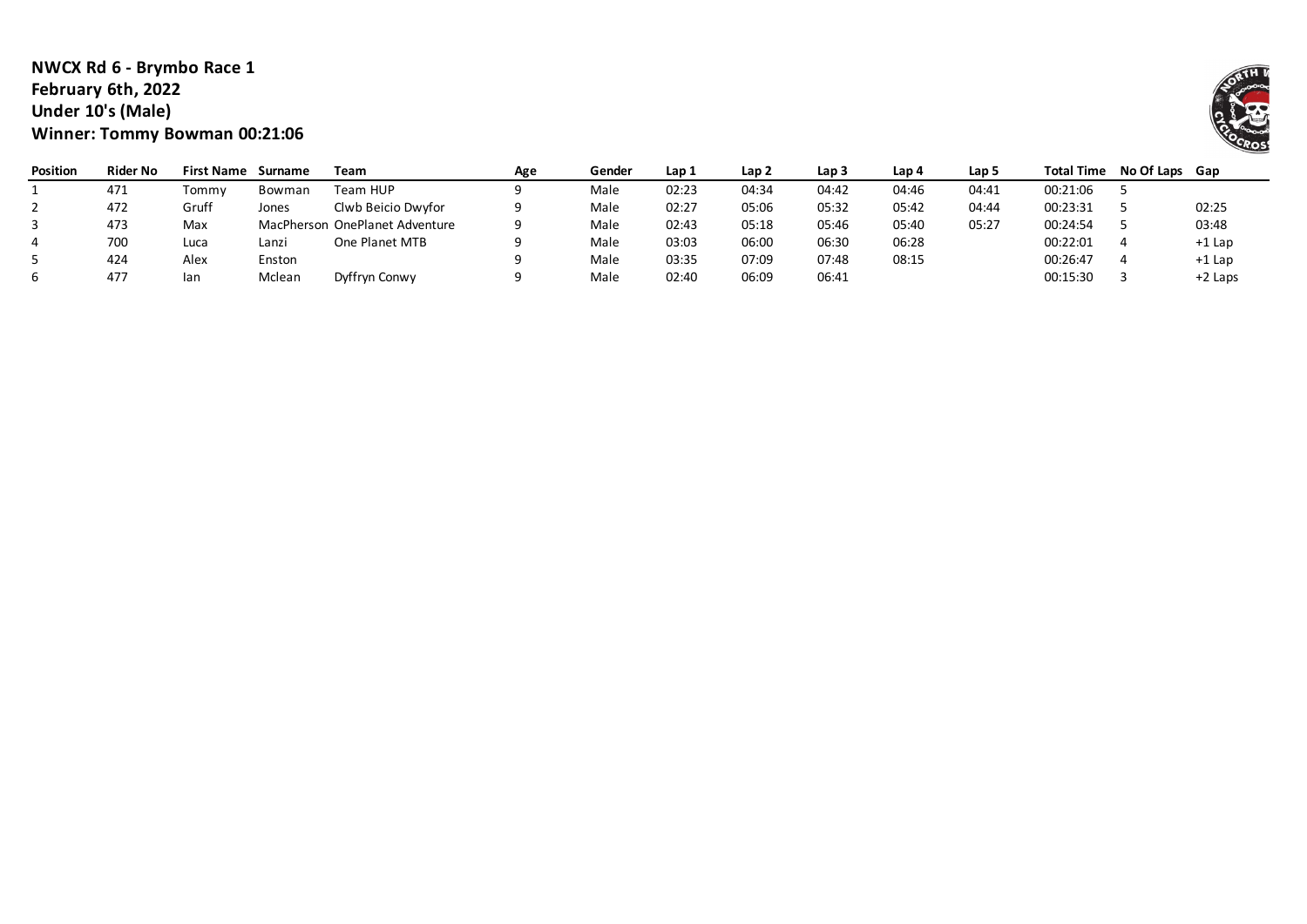## **NWCX Rd 6 - Brymbo Race 1 February 6th, 2022 Under 12's (Female) Winner: Aisling Charlesworth 00:21:27**

| <b>Position</b> | Rider No | <b>First Name</b> | Surname | Team                                   | Age | Gender | Lap 1 | Lap 2 | Lap : | ، Lap | Lap 5 | <b>Total Time</b> | No Of Laps Gap |        |
|-----------------|----------|-------------------|---------|----------------------------------------|-----|--------|-------|-------|-------|-------|-------|-------------------|----------------|--------|
|                 | 451      | Aisling           |         | Charlesworth Fibrax Wrexham Roads Club | 10  | Female | 02:29 | 04:31 | 04:47 | 04:52 | 04:47 | 00:21:27          |                |        |
|                 | 454      | Bethan            | Pimble  | Wrexham RC                             | 10  | Female | 02:45 | 05:55 | 06:18 | 06:19 |       | 00:21:17          |                | +1 Lap |
|                 | 455      | Fav               | Jackson | Newport Shropshire CC                  | 10  | Female | 03:05 | 06:09 | 06:57 | 06:11 |       | 00:22:23          |                | -1 Lap |

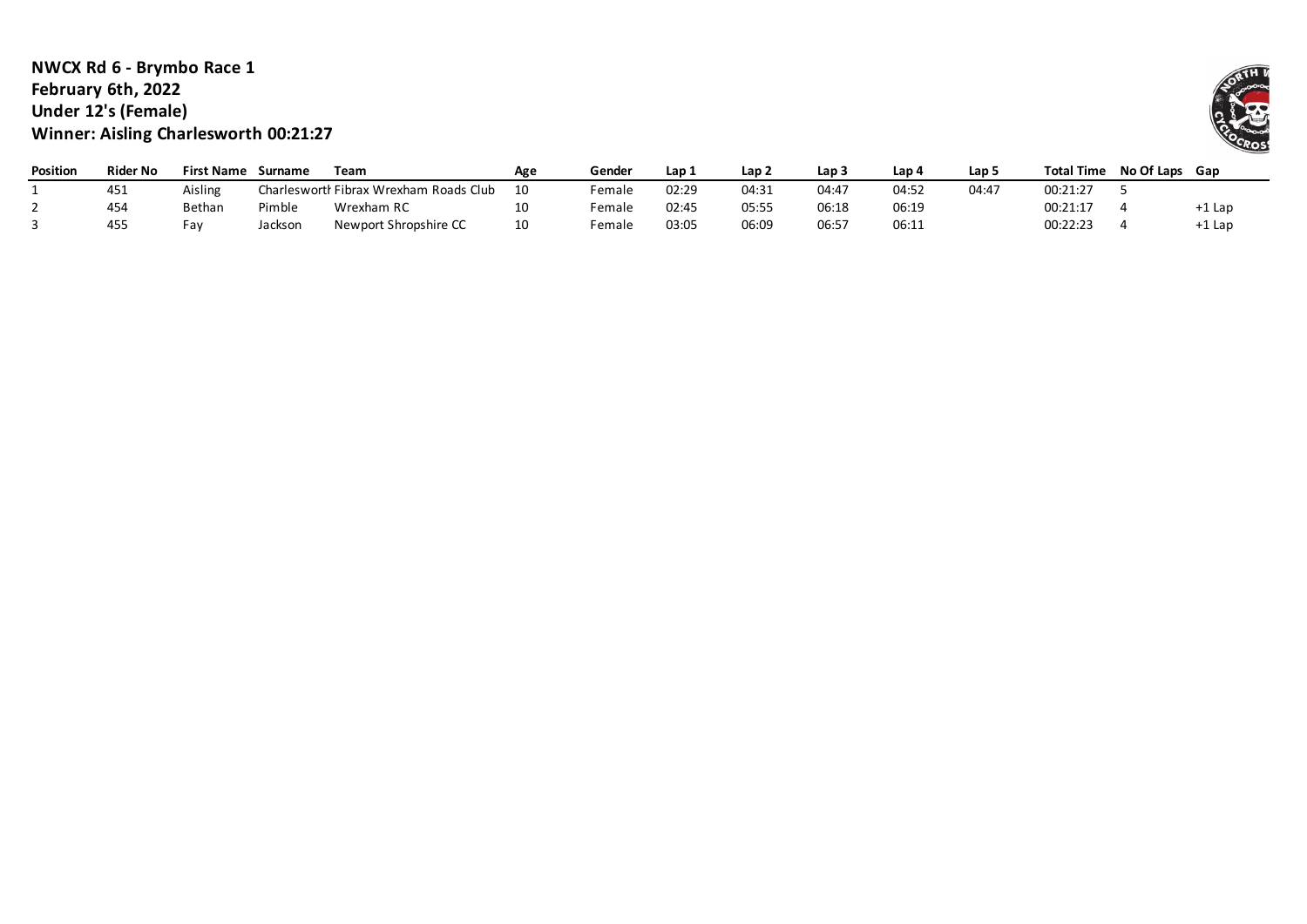## **NWCX Rd 6 - Brymbo Race 1 February 6th, 2022 Under 12's (Male) Winner: Joshua Page 00:21:23**

| <b>Position</b> | <b>Rider No</b> | <b>First Name</b> | Surname | Team                   | Age             | Gender | Lap 1 | Lap <sub>2</sub> | Lap <sub>3</sub> | Lap 4 | Lap 5 | <b>Total Time</b> | No Of Laps Gap |        |
|-----------------|-----------------|-------------------|---------|------------------------|-----------------|--------|-------|------------------|------------------|-------|-------|-------------------|----------------|--------|
|                 | 432             | Joshua            | Page    | Dyffryn Conwy          | --              | Male   | 02:17 | 04:54            | 04:48            | 04:46 | 04:37 | 00:21:23          |                |        |
|                 | 426             | Finley            | Jaggard | Rhyl CC                | 10              | Male   | 02:27 | 04:39            | 05:06            | 04:55 | 04:46 | 00:21:53          |                | 00:30  |
|                 | 425             | Osian             | Parr    | Dragon Riders BMX Club | 11<br><b>++</b> | Male   | 02:31 | 04:47            | 05:08            | 05:12 | 04:53 | 00:22:30          |                | 01:07  |
|                 | 422             | Oliver            | iptrot  | Rhyl CC                | <b>++</b>       | Male   | 02:55 | 06:34            | 06:46            | 06:40 |       | 00:22:55          |                | +1 Lap |

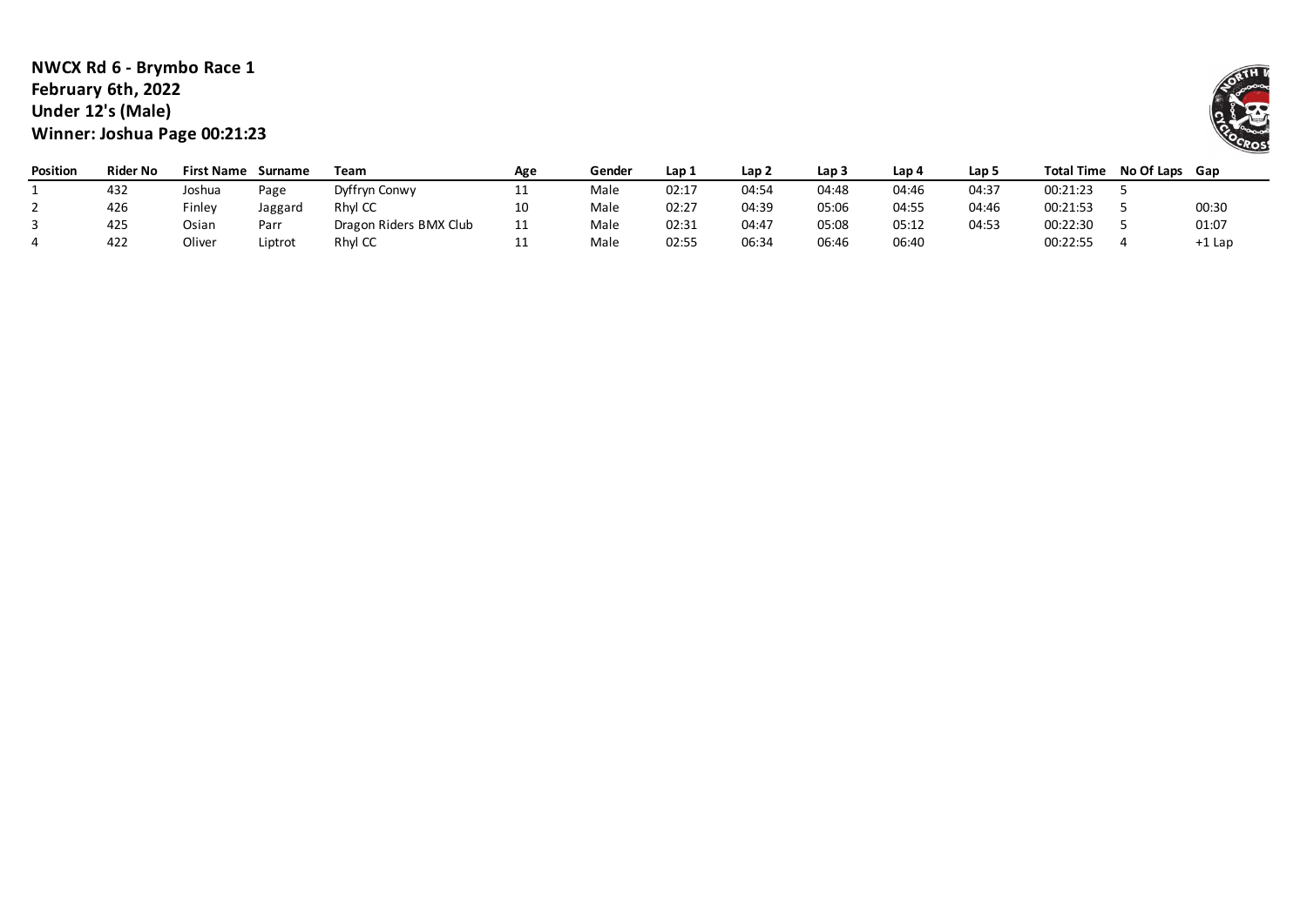#### **NWCX Rd 6 - Brymbo Race 1 February 6th, 2022 Under 8's (Female) Winner: Isla Furniss 00:26:52**

| <b>Position</b> | <b>Rider No</b> | <b>First Name</b> | Surname        | Team                  | Age | Gender | Lap 1 | Lap 2 | Lap <sub>3</sub> | Lap 4 | Lap 5 | <b>Total Time</b> | No Of Laps Gap |        |
|-----------------|-----------------|-------------------|----------------|-----------------------|-----|--------|-------|-------|------------------|-------|-------|-------------------|----------------|--------|
|                 | 545             | Isla              | <b>Furniss</b> | Newport Shropshire CC |     | Female | 03:23 | 07:18 | 08:07            | 08:04 |       | 00:26:52          |                |        |
|                 | 543             | Martha            | Roper          | Newport Shropshire CC |     | Female | 03:33 | 07:40 | 08:21            | 08:43 |       | 00:28:17          |                | 01:25  |
|                 | 699             | Lois              | Lanzi          | One Planet Adventure  |     | Female | 03:49 | 08:27 | 08:43            |       |       | 00:20:59          |                | +1 Lap |
|                 | 577             | Charlotte         | <b>Furniss</b> | Newport Shropshire CC |     | Female | 03:57 | 08:53 | 09:42            |       |       | 00:22:32          |                | +1 Lap |
|                 | 542             | Darcey            | Theobald       | Wrexham               |     | Female | 04:21 | 09:42 | 09:56            |       |       | 00:23:58          |                | +1 Lap |